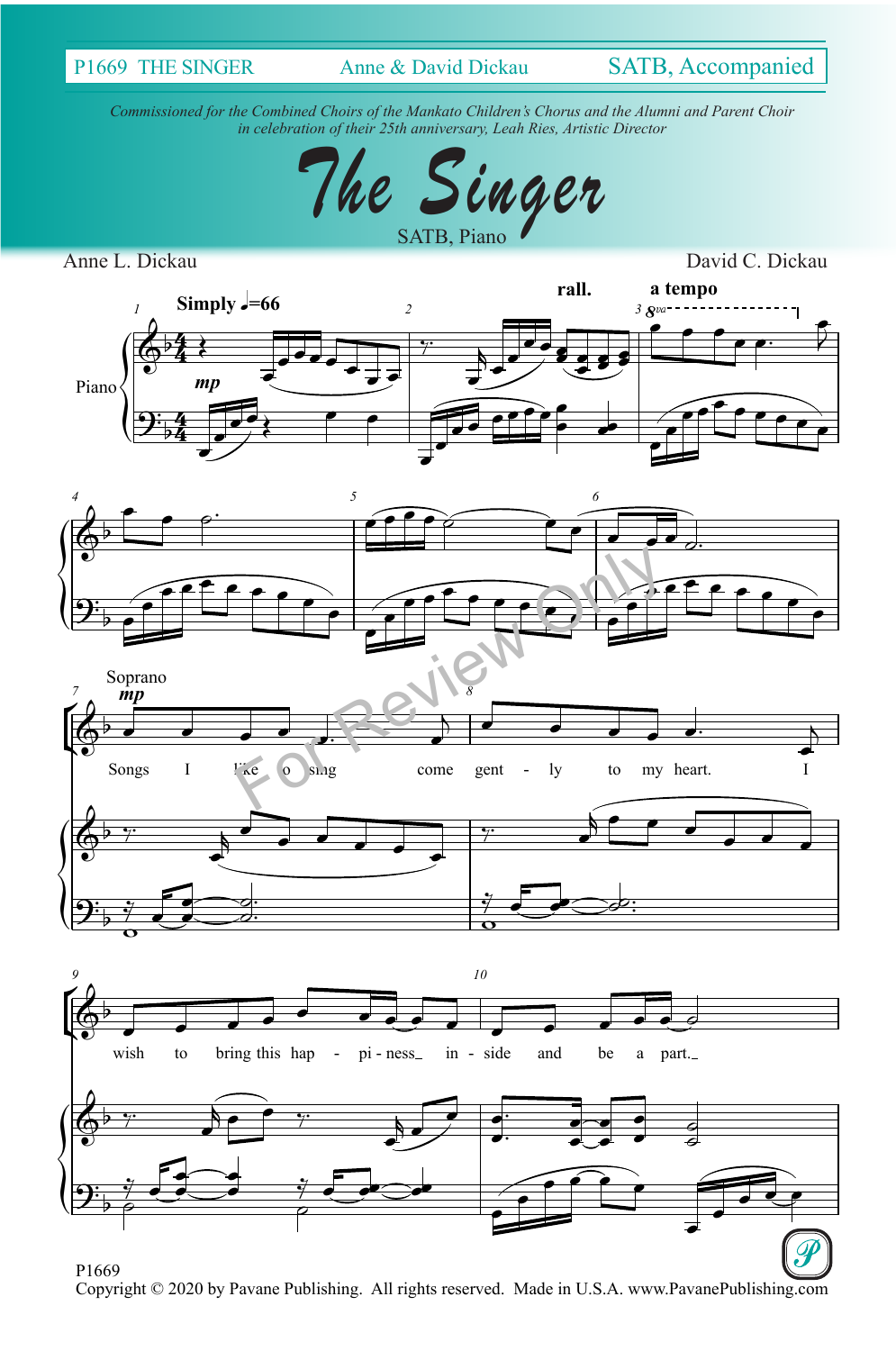



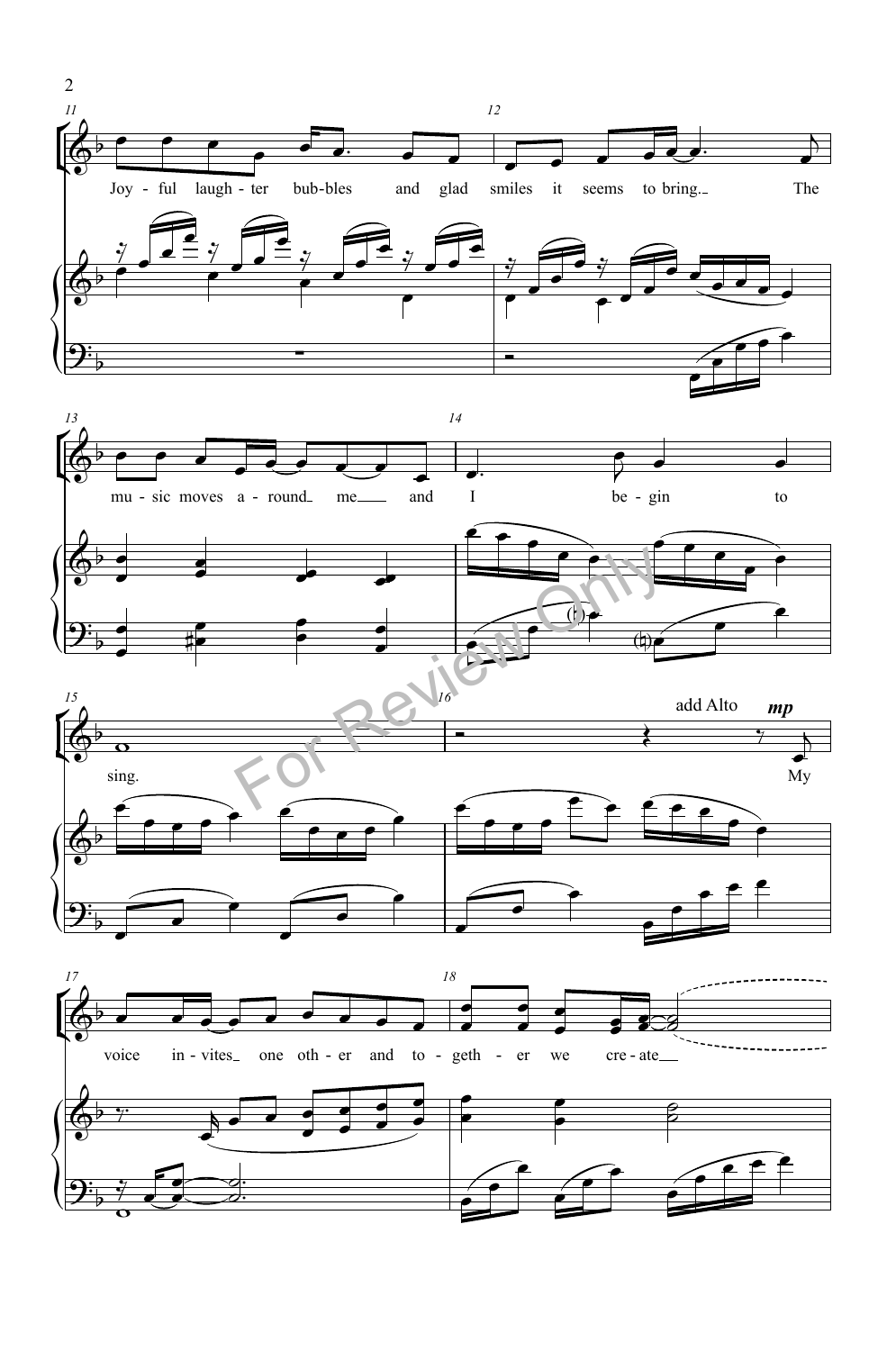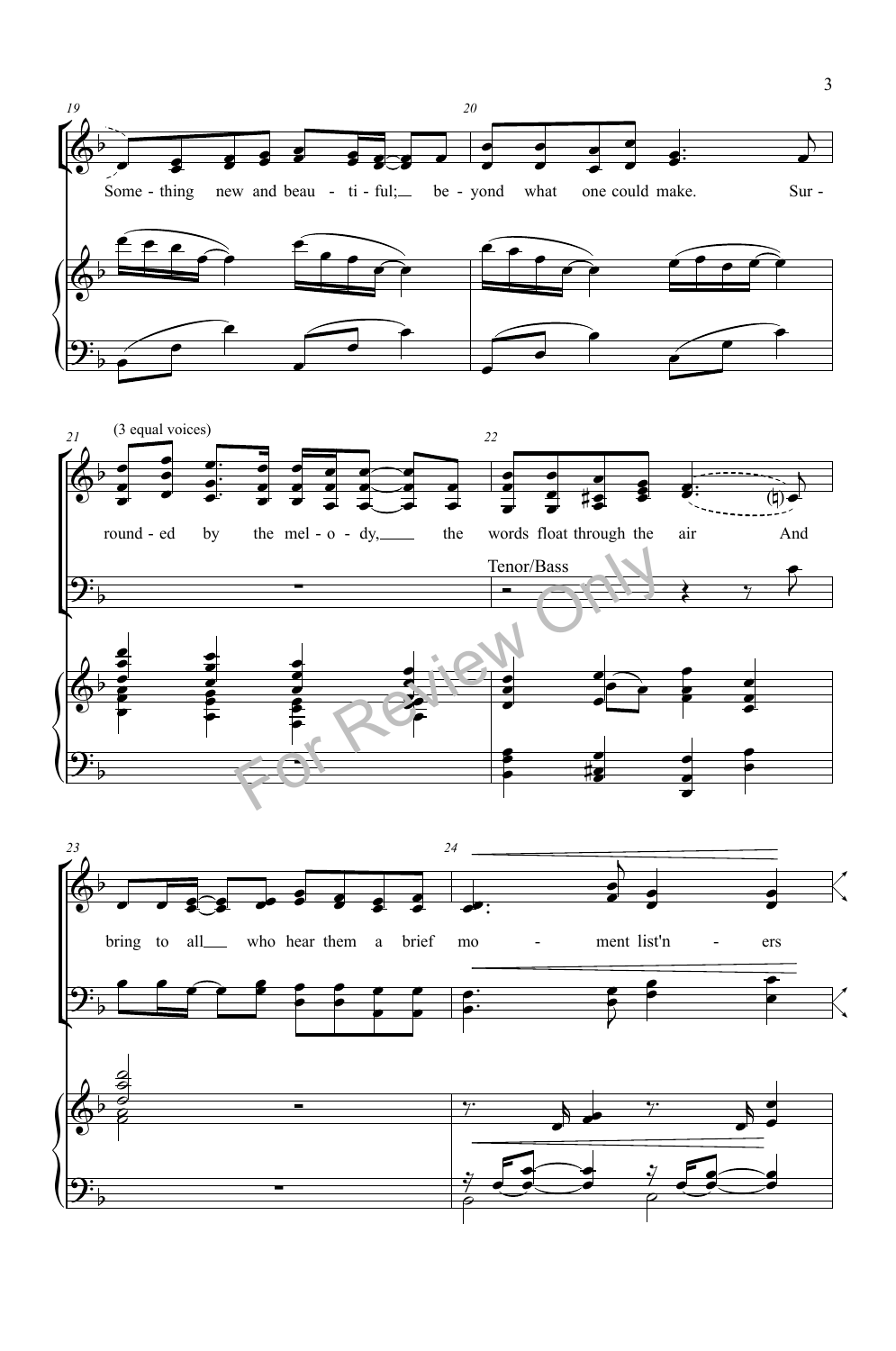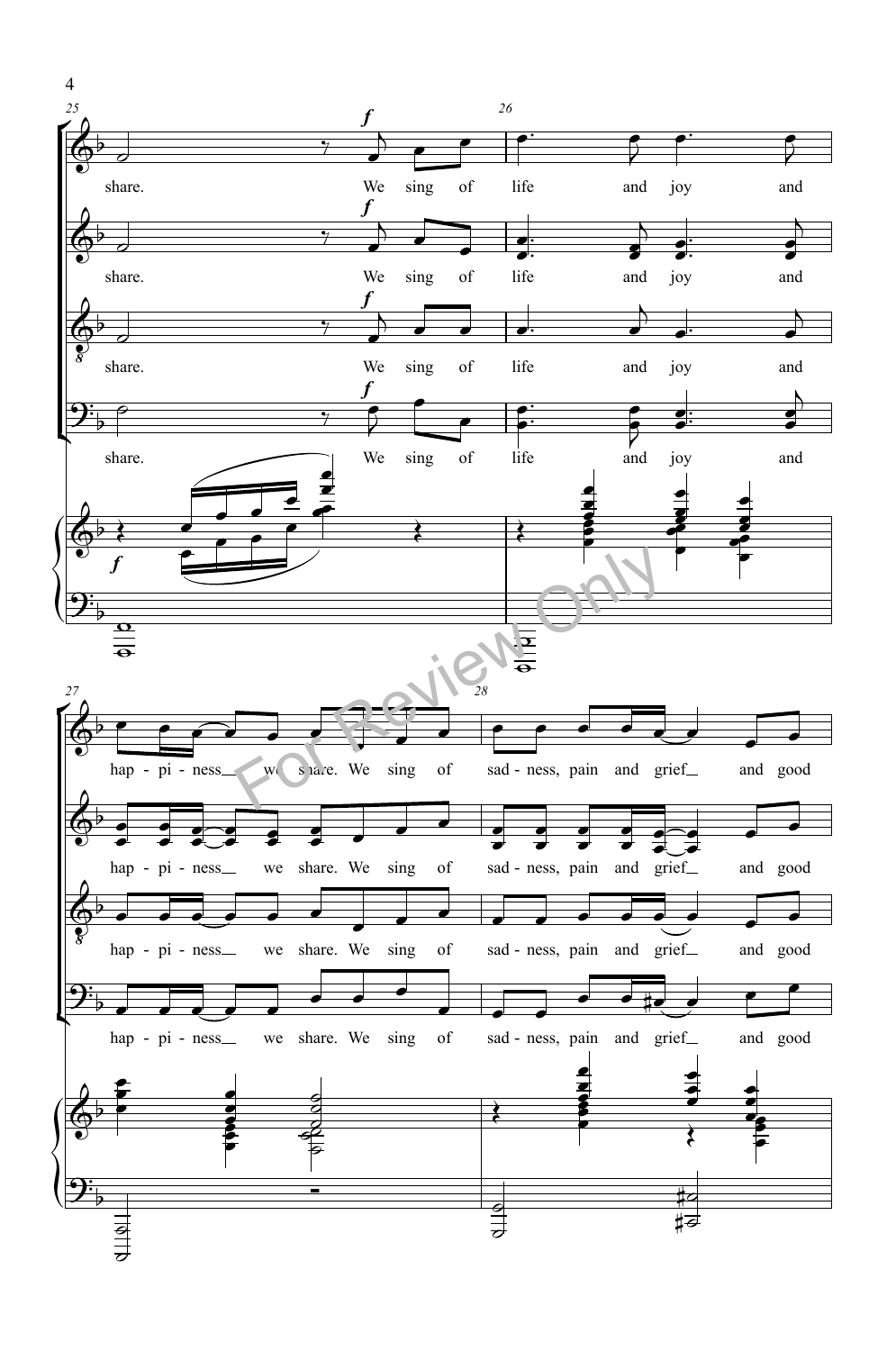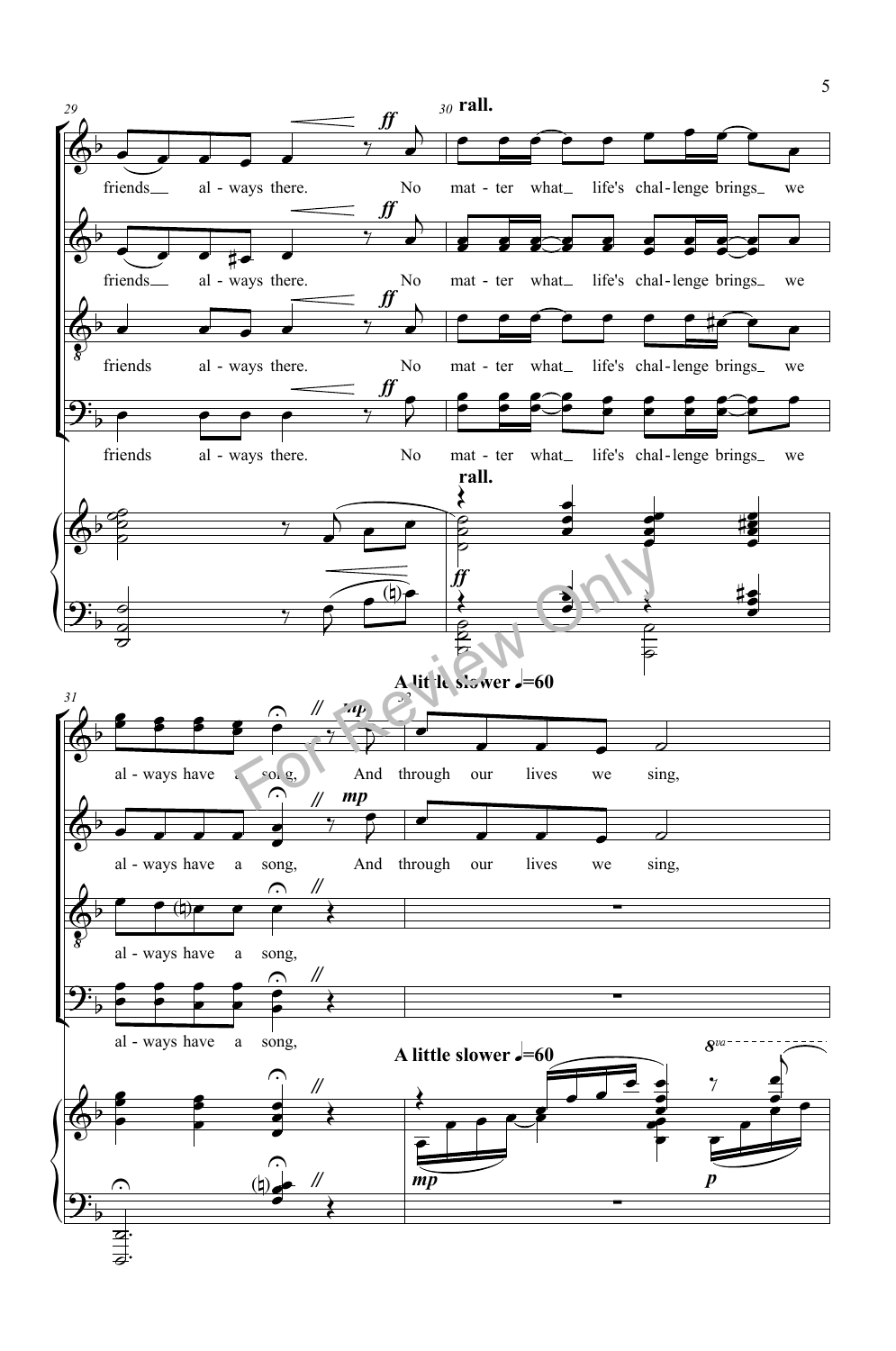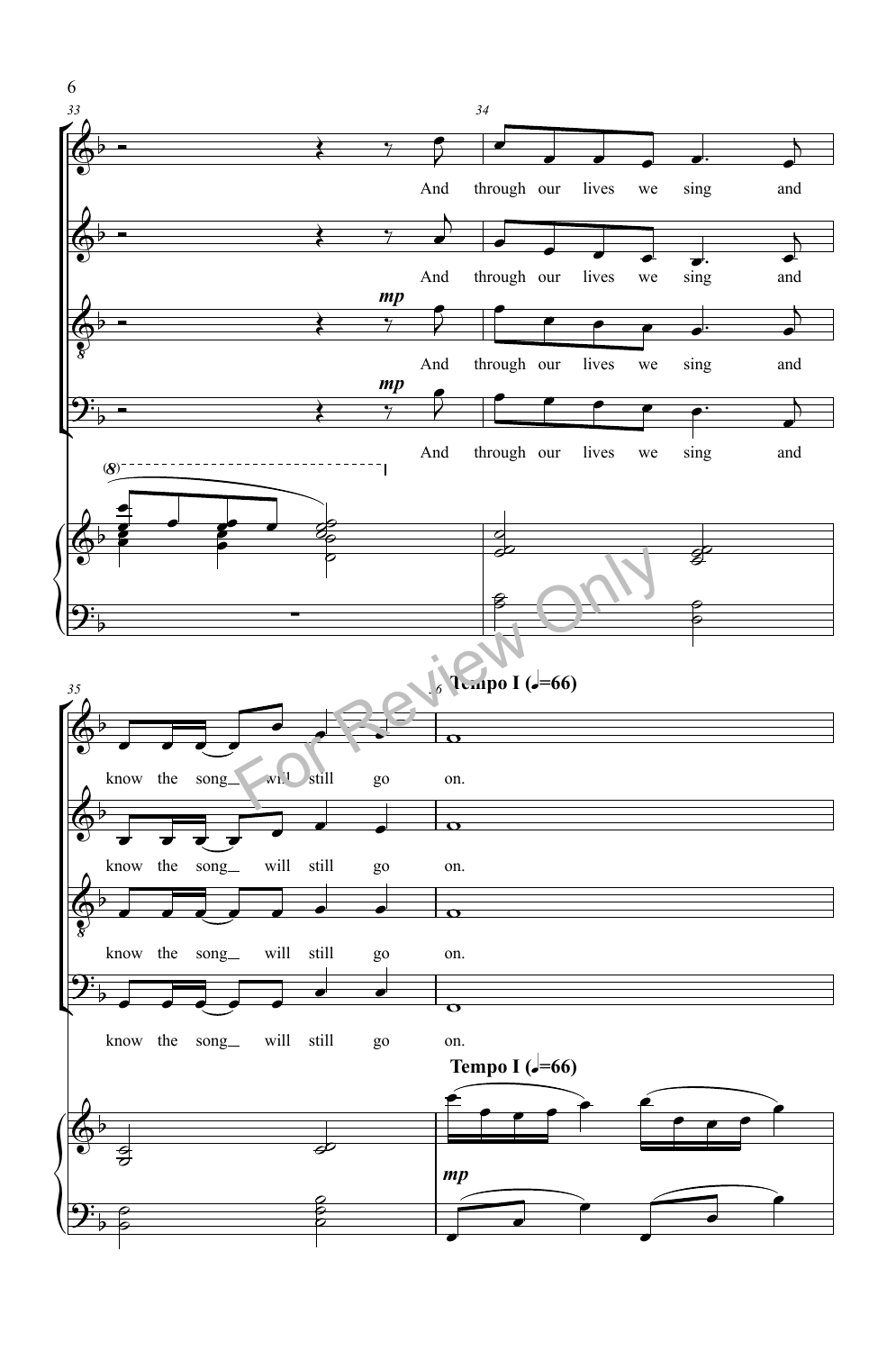

7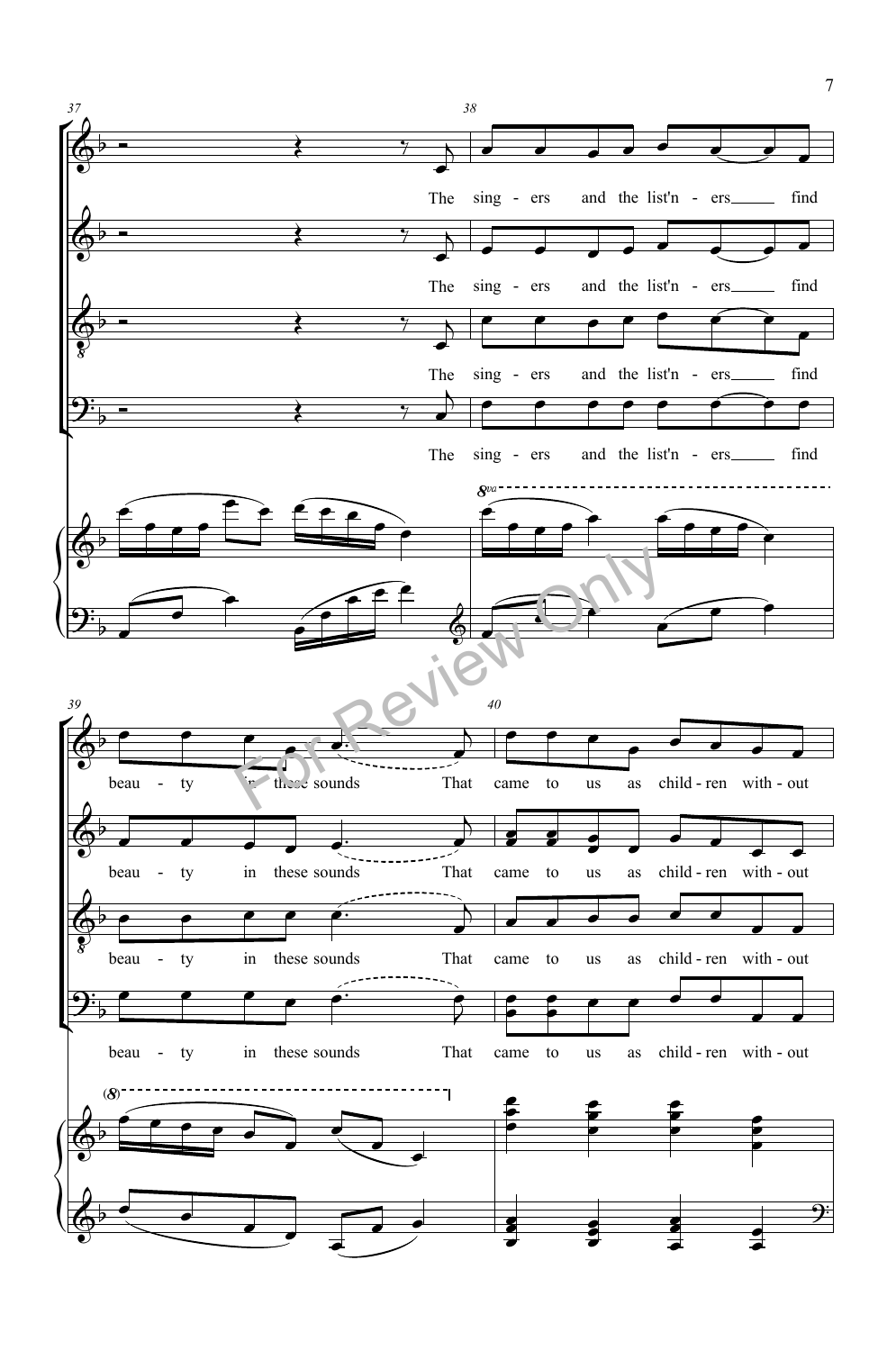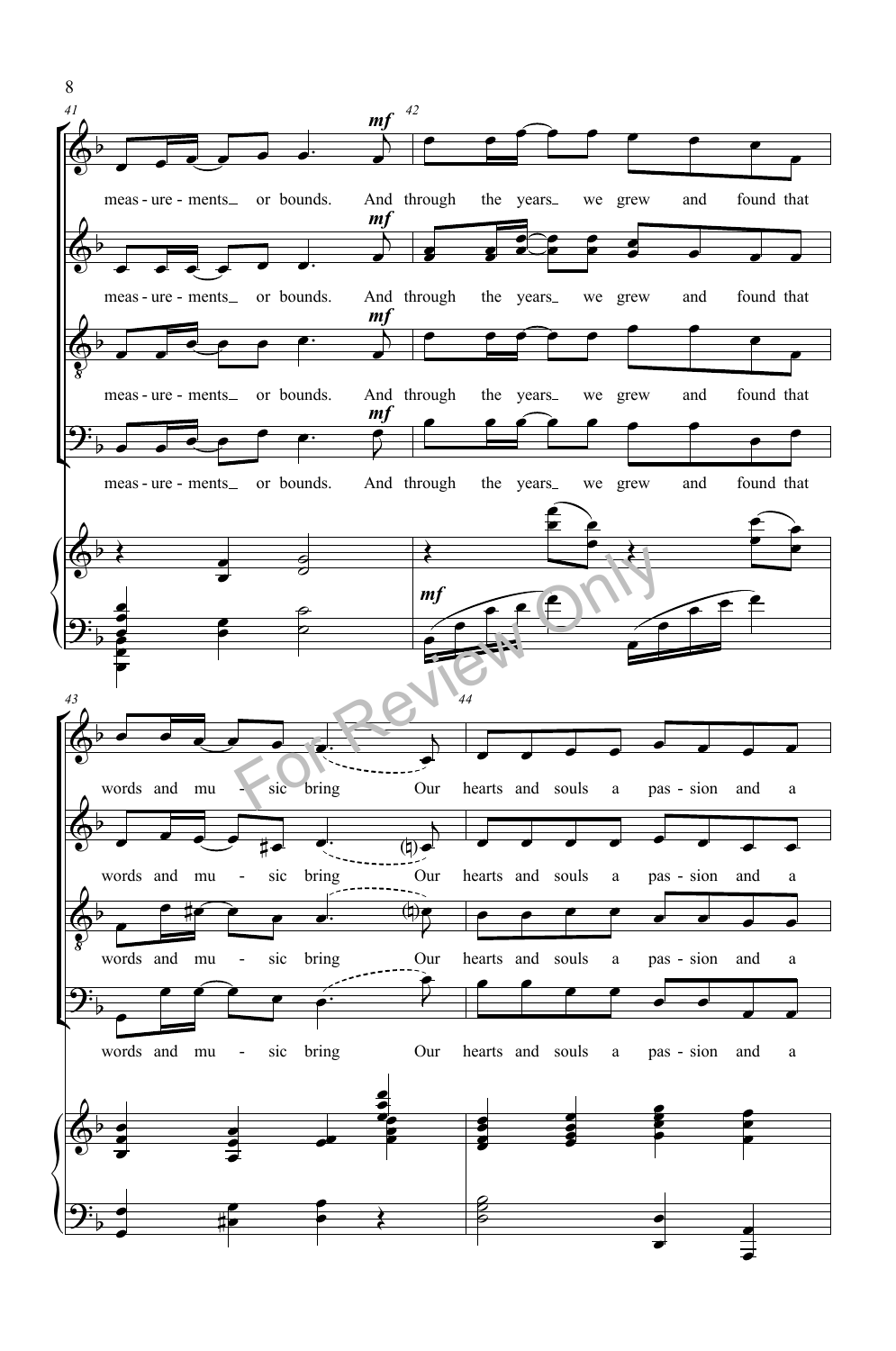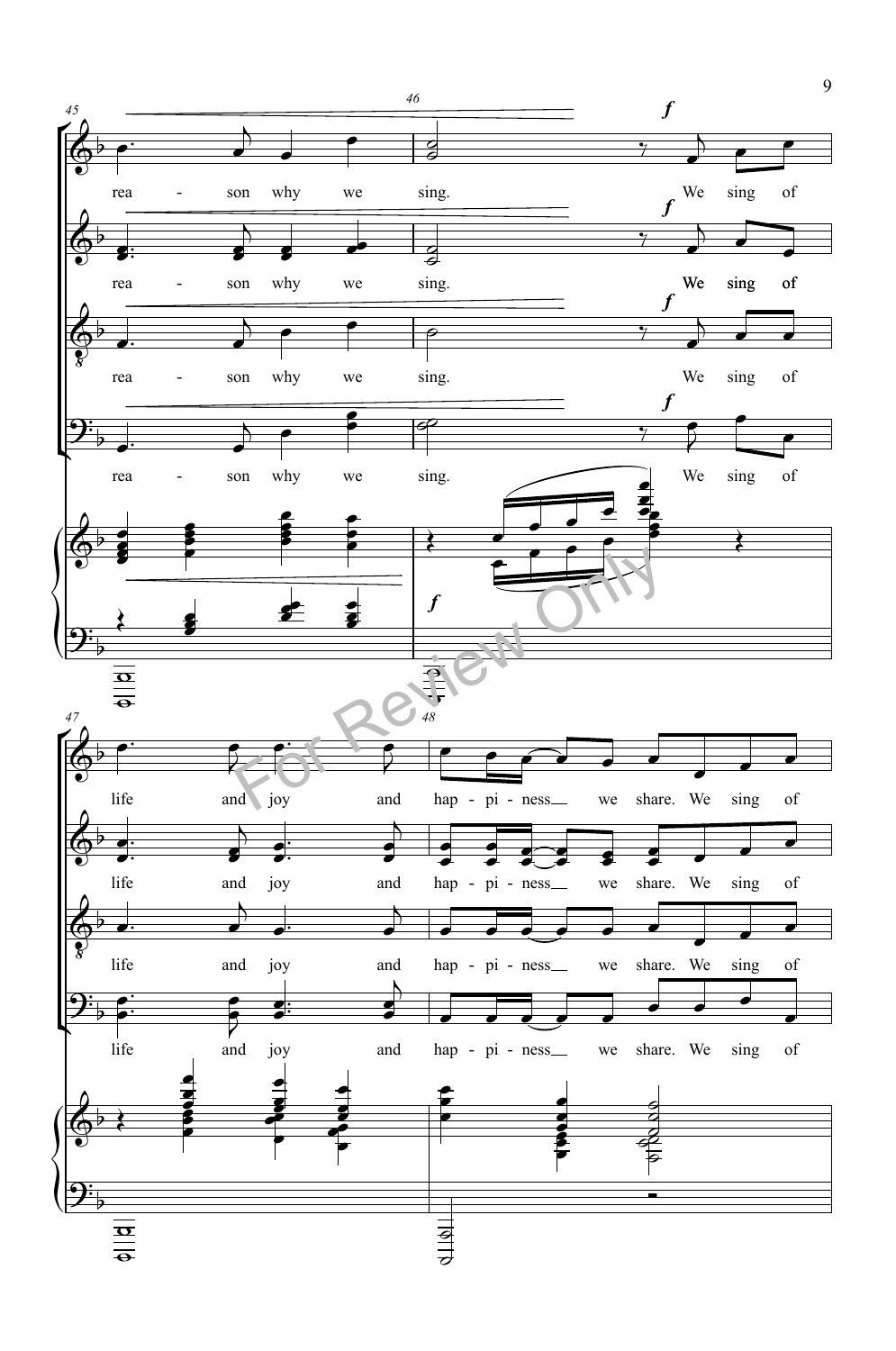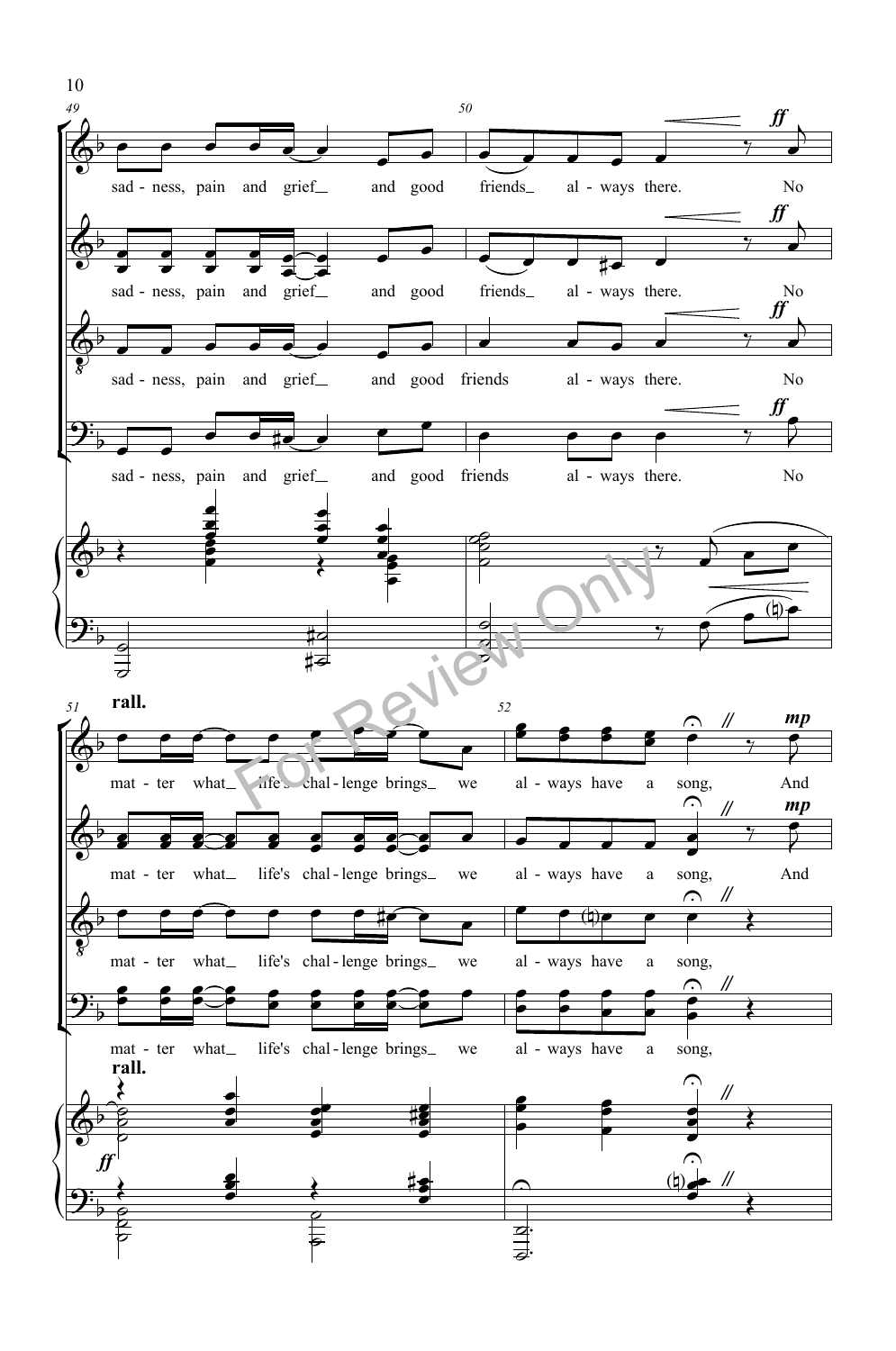